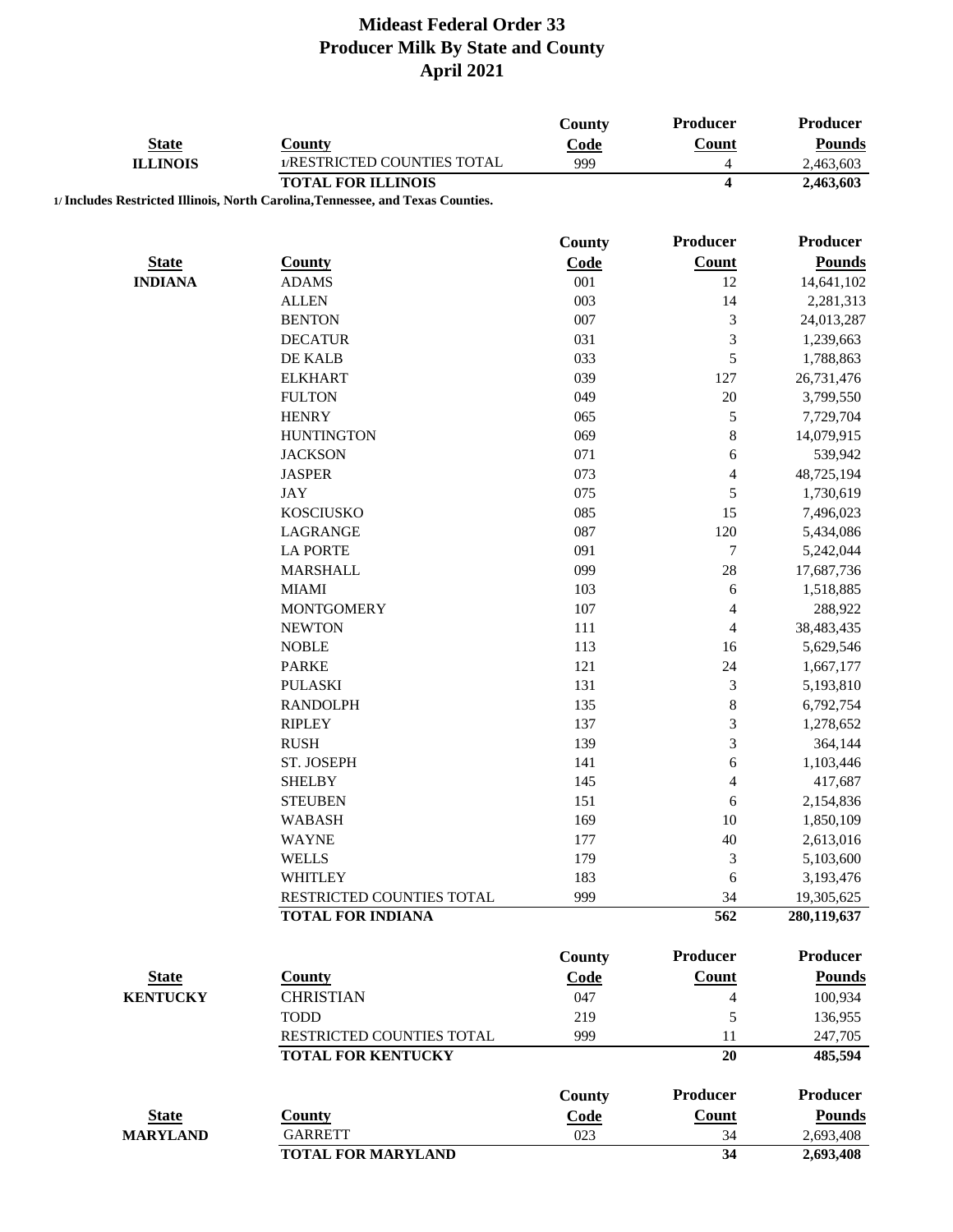|                 |                         | County     | Producer             | Producer      |
|-----------------|-------------------------|------------|----------------------|---------------|
| <b>State</b>    | <b>County</b>           | Code       | Count                | <b>Pounds</b> |
| <b>MICHIGAN</b> | <b>ALCONA</b>           | 001        | 3                    | 880,176       |
|                 | <b>ALGER</b>            | 003        | 4                    | 236,175       |
|                 | <b>ALLEGAN</b>          | 005        | $22\,$               | 20,935,677    |
|                 | <b>ALPENA</b>           | 007        | 15                   | 2,543,059     |
|                 | <b>ARENAC</b>           | 011        | 12                   | 5,420,457     |
|                 | <b>BARRY</b>            | 015        | 15                   | 16,259,730    |
|                 | <b>BERRIEN</b>          | 021        | 5                    | 1,706,120     |
|                 | <b>BRANCH</b>           | 023        | $\sqrt{6}$           | 2,514,056     |
|                 | <b>CALHOUN</b>          | 025        | 7                    | 10,677,909    |
|                 | <b>CHARLEVOIX</b>       | 029        | 3                    | 665,396       |
|                 | <b>CHIPPEWA</b>         | 033        | $\overline{4}$       | 431,197       |
|                 | <b>CLARE</b>            | 035        | 15                   | 1,117,946     |
|                 | <b>CLINTON</b>          | 037        | 30                   | 56,437,667    |
|                 | <b>EATON</b>            | 045        | 14                   | 306,284       |
|                 | <b>GENESEE</b>          | 049        | 4                    | 581,745       |
|                 | <b>GRATIOT</b>          | 057        | $28\,$               | 67,816,218    |
|                 | <b>HILLSDALE</b>        | 059        | 11                   | 2,068,145     |
|                 | <b>HURON</b>            | 063        | 53                   | 54,098,890    |
|                 | <b>INGHAM</b>           | 065        | 15                   | 5,946,999     |
|                 | <b>IONIA</b>            | 067        | $26\,$               | 27,578,692    |
|                 | <b>IOSCO</b>            | 069        | 9                    | 747,895       |
|                 | <b>ISABELLA</b>         | 073        | $27\,$               | 9,969,256     |
|                 | <b>JACKSON</b>          | 075        | 15                   | 5,422,325     |
|                 | <b>KALAMAZOO</b>        | 077        | 4                    | 7,156,406     |
|                 | <b>KENT</b>             | 081        | 13                   | 9,544,303     |
|                 | <b>LAPEER</b>           | 087        | 13                   | 1,342,273     |
|                 | <b>LENAWEE</b>          | 091        | 15                   | 35,749,523    |
|                 | <b>LIVINGSTON</b>       | 093        | $\overline{4}$       | 1,056,833     |
|                 | <b>MACOMB</b>           | 099        | 3                    | 185,206       |
|                 | <b>MASON</b>            | 105        | 7                    | 1,596,252     |
|                 | <b>MECOSTA</b>          | 107        | 13                   | 2,873,468     |
|                 | <b>MENOMINEE</b>        | 109        | 10                   | 1,181,231     |
|                 | <b>MISSAUKEE</b>        | 113        | 32                   | 36,690,729    |
|                 | <b>MONTCALM</b>         | 117        | 31                   | 8,968,271     |
|                 | <b>MONTMORENCY</b>      | 119        | $\overline{4}$       | 207,725       |
|                 | <b>MUSKEGON</b>         | 121        | 11                   | 13,937,731    |
|                 | <b>NEWAYGO</b>          | 123        | 17                   | 7,188,699     |
|                 | <b>OCEANA</b>           | 127        | $\mathfrak{Z}$       | 61,212        |
|                 | <b>OGEMAW</b>           | 129        | 21                   | 1,463,928     |
|                 | <b>OSCEOLA</b>          | 133        | 21                   | 8,375,940     |
|                 | <b>OSCODA</b>           | 135        | 7                    | 486,583       |
|                 | <b>OTTAWA</b>           | 139        | 25                   | 28,609,107    |
|                 |                         |            |                      |               |
|                 | PRESQUE ISLE<br>SAGINAW | 141<br>145 | $\mathfrak{Z}$<br>11 | 230,336       |
|                 |                         |            |                      | 2,531,821     |
|                 | <b>ST. CLAIR</b>        | 147        | $\bf 8$              | 1,828,100     |
|                 | ST. JOSEPH              | 149        | 15                   | 1,587,355     |
|                 | <b>SANILAC</b>          | 151        | 67                   | 28,709,472    |
|                 | <b>SHIAWASSEE</b>       | 155        | $\,8\,$              | 2,122,808     |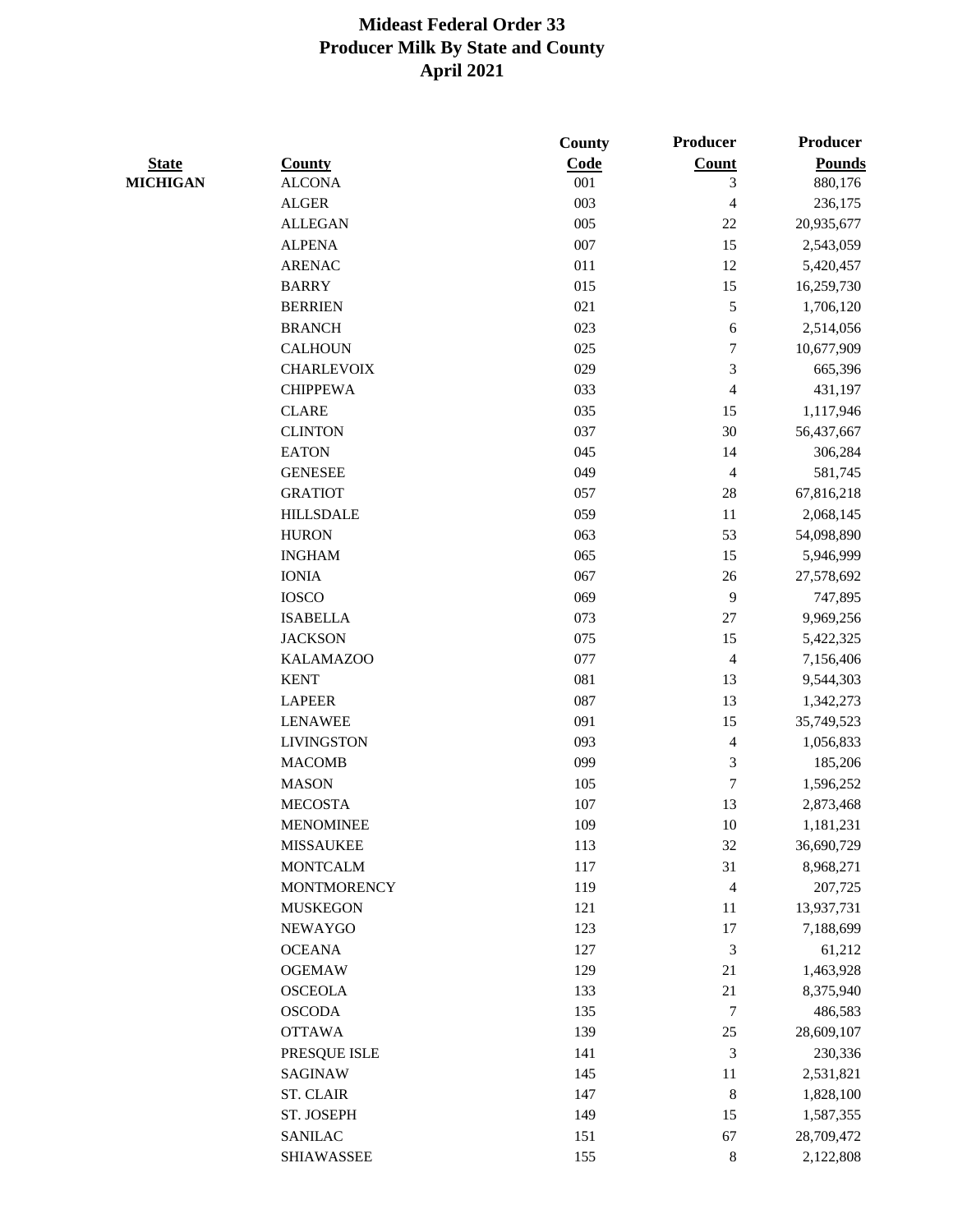|                             |                               | <b>County</b> | Producer        | <b>Producer</b>          |
|-----------------------------|-------------------------------|---------------|-----------------|--------------------------|
| <b>State</b>                | <b>County</b>                 | Code          | <b>Count</b>    | <b>Pounds</b>            |
| <b>MICHIGAN</b>             | <b>TUSCOLA</b>                | 157           | 28              | 16,963,283               |
|                             | VAN BUREN                     | 159           | 3               | 16,510,872               |
|                             | WASHTENAW                     | 161           | 10              | 3,200,420                |
|                             | <b>WEXFORD</b>                | 165           | 9               | 269,052                  |
|                             | RESTRICTED COUNTIES TOTAL     | 999           | 21              | 2,877,950                |
|                             | <b>TOTAL FOR MICHIGAN</b>     |               | 780             | 537,868,903              |
|                             |                               | <b>County</b> | <b>Producer</b> | <b>Producer</b>          |
| <b>State</b>                | <b>County</b>                 | Code          | Count           | <b>Pounds</b>            |
| <b>NEW YORK</b>             | <b>CATTARAUGUS</b>            | 009           | 34              | 16, 197, 373             |
|                             | <b>CHAUTAUQUA</b>             | 013           | 63              |                          |
|                             | <b>ERIE</b>                   | 029           | 6               | 14,725,405               |
|                             | <b>LIVINGSTON</b>             | 051           | 4               | 2,143,349<br>5,246,643   |
|                             | <b>STEUBEN</b>                | 101           | 5               | 5,816,085                |
|                             | <b>WYOMING</b>                | 121           | 8               | 19,387,845               |
|                             | RESTRICTED COUNTIES TOTAL     | 999           | 4               | 1,162,665                |
|                             | <b>TOTAL FOR NEW YORK</b>     |               | 124             | 64,679,365               |
|                             |                               | <b>County</b> | Producer        | <b>Producer</b>          |
|                             |                               | Code          | <b>Count</b>    |                          |
| <b>State</b><br><b>OHIO</b> | <b>County</b><br><b>ADAMS</b> | 001           | 4               | <b>Pounds</b><br>475,548 |
|                             | <b>ALLEN</b>                  | 003           | 3               | 593,219                  |
|                             | <b>ASHLAND</b>                | 005           | 35              | 7,511,845                |
|                             | <b>ASHTABULA</b>              | 007           | 16              | 4,944,539                |
|                             | <b>ATHENS</b>                 | 009           | 4               | 175,205                  |
|                             | <b>AUGLAIZE</b>               | 011           | 26              | 4,903,650                |
|                             | <b>BELMONT</b>                | 013           | 7               | 745,690                  |
|                             | <b>BROWN</b>                  | 015           | 4               | 540,027                  |
|                             | CARROLL                       | 019           | 15              | 1,318,883                |
|                             | <b>CHAMPAIGN</b>              | 021           | 7               | 614,810                  |
|                             | <b>CLARK</b>                  | 023           | 4               | 7,647,868                |
|                             | <b>CLINTON</b>                | 027           | 3               | 221,029                  |
|                             | <b>COLUMBIANA</b>             | 029           | 50              | 8,359,326                |
|                             | COSHOCTON                     | 031           | 20              | 2,886,401                |
|                             | <b>CRAWFORD</b>               | 033           | $\overline{7}$  | 2,866,373                |
|                             | <b>DARKE</b>                  | 037           | 25              | 8,899,805                |
|                             | <b>DEFIANCE</b>               | 039           | 7               | 9,355,471                |
|                             | <b>DELAWARE</b>               | 041           | 3               | 217,460                  |
|                             | <b>FAYETTE</b>                | 047           | 4               | 1,087,142                |
|                             | <b>FULTON</b>                 | 051           | 4               | 5,232,556                |
|                             | <b>GEAUGA</b>                 | 055           | 32              | 3,970,287                |
|                             | <b>GREENE</b>                 | 057           | 3               | 1,204,598                |
|                             | <b>HANCOCK</b>                | 063           | 3               | 1,566,771                |
|                             | <b>HARDIN</b>                 | 065           | 8               | 6,541,249                |
|                             | <b>HARRISON</b>               | 067           | 4               | 281,114                  |
|                             | <b>HENRY</b>                  | 069           | 5               | 2,178,518                |
|                             | <b>HIGHLAND</b>               | 071           | 21              | 2,091,501                |
|                             | <b>HOLMES</b>                 | 075           | 120             | 8,543,553                |
|                             | <b>HURON</b>                  | 077           | 40              | 4,591,945                |
|                             | <b>JEFFERSON</b>              | 081           | 6               | 518,686                  |
|                             | <b>KNOX</b>                   | 083           | $22\,$          | 4,743,368                |
|                             |                               |               |                 |                          |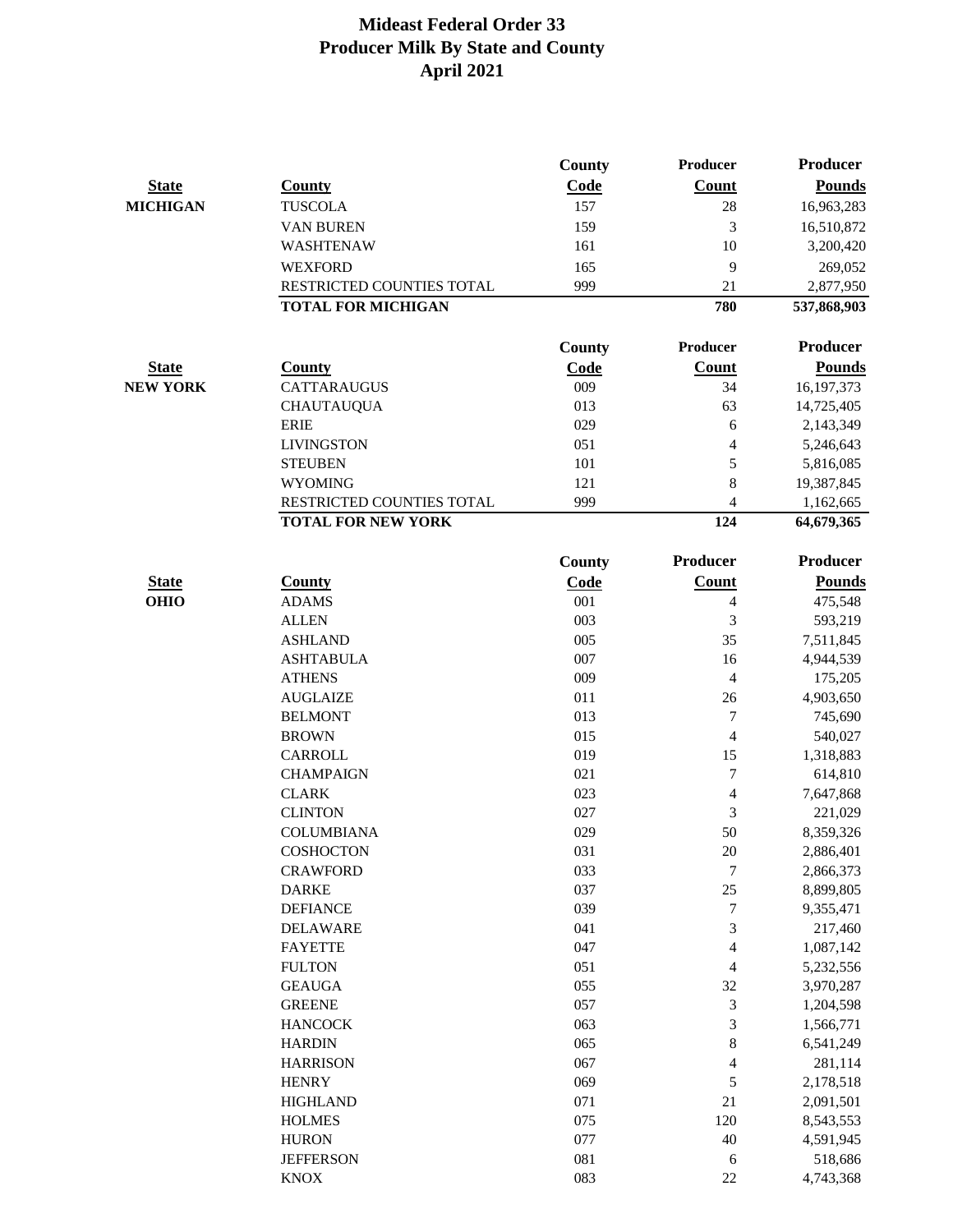|              |                           | County      | Producer                 | Producer      |
|--------------|---------------------------|-------------|--------------------------|---------------|
| <b>State</b> | <b>County</b>             | Code        | <b>Count</b>             | <b>Pounds</b> |
| <b>OHIO</b>  | <b>LICKING</b>            | 089         | 6                        | 3,494,666     |
|              | <b>LOGAN</b>              | 091         | 20                       | 4,100,379     |
|              | <b>LORAIN</b>             | 093         | 9                        | 1,126,221     |
|              | <b>MADISON</b>            | 097         | $\overline{7}$           | 14,330,049    |
|              | <b>MAHONING</b>           | 099         | $21\,$                   | 1,756,078     |
|              | <b>MEDINA</b>             | 103         | $10\,$                   | 2,048,283     |
|              | <b>MERCER</b>             | 107         | 64                       | 22,683,657    |
|              | <b>MIAMI</b>              | 109         | 5                        | 726,724       |
|              | <b>MONROE</b>             | 111         | 6                        | 807,841       |
|              | <b>MORGAN</b>             | 115         | 6                        | 744,823       |
|              | <b>MORROW</b>             | 117         | 5                        | 2,689,903     |
|              | <b>MUSKINGUM</b>          | 119         | 9                        | 1,052,652     |
|              | <b>PAULDING</b>           | 125         | 6                        | 18,514,528    |
|              | <b>PICKAWAY</b>           | 129         | 6                        | 2,912,128     |
|              | <b>PORTAGE</b>            | 133         | 6                        | 241,178       |
|              | <b>PREBLE</b>             | 135         | 6                        | 1,149,439     |
|              | <b>PUTNAM</b>             | 137         | $\bf 8$                  | 7,092,073     |
|              | <b>RICHLAND</b>           | 139         | 101                      | 8,797,519     |
|              | <b>ROSS</b>               | 141         | $\,$ 8 $\,$              | 875,293       |
|              | <b>SANDUSKY</b>           | 143         | 6                        | 524,805       |
|              | <b>SHELBY</b>             | 149         | 27                       | 8,256,631     |
|              | <b>STARK</b>              | 151         | 46                       | 8,671,603     |
|              | <b>TRUMBULL</b>           | 155         | 15                       | 1,522,165     |
|              | TUSCAWARAS                | 157         | 106                      | 10,416,453    |
|              | <b>UNION</b>              | 159         | 6                        | 1,005,455     |
|              | <b>VAN WERT</b>           | 161         | 6                        | 8,381,665     |
|              | <b>WASHINGTON</b>         | 167         | 12                       | 2,485,751     |
|              | <b>WAYNE</b>              | 169         | 164                      | 46,635,457    |
|              | <b>WOOD</b>               | 173         | $\mathfrak{Z}$           | 1,073,039     |
|              | <b>WYANDOT</b>            | 175         | $\overline{\mathcal{L}}$ | 689,933       |
|              | RESTRICTED COUNTIES TOTAL | 999         | 26                       | 22,184,505    |
|              | <b>TOTAL FOR OHIO</b>     |             | 1,242                    | 311,819,333   |
|              |                           | County      | Producer                 | Producer      |
| <b>State</b> | <b>County</b>             | <b>Code</b> | <b>Count</b>             | <b>Pounds</b> |
| PENNSYLVANIA | <b>ARMSTRONG</b>          | 005         | 16                       | 2,313,830     |
|              | <b>BEAVER</b>             | 007         | 18                       | 1,097,985     |
|              | <b>BRADFORD</b>           | 015         | 6                        | 881,788       |
|              | <b>BUTLER</b>             | 019         | $22\,$                   | 3,007,871     |
|              | <b>CAMBRIA</b>            | 021         | $\sqrt{6}$               | 1,446,428     |
|              | <b>CHESTER</b>            | 029         | $26\,$                   | 1,966,295     |
|              | <b>CLARION</b>            | 031         | 12                       | 1,974,710     |
|              | <b>CLEARFIELD</b>         | 033         | 9                        | 785,382       |
|              | <b>CLINTON</b>            | 035         | 11                       | 159,208       |
|              | <b>COLUMBIA</b>           | 037         | 9                        | 320,190       |
|              | <b>CRAWFORD</b>           | 039         | $72\,$                   | 11,203,309    |
|              | <b>ELK</b>                | 047         | $\,$ 8 $\,$              | 198,187       |
|              | <b>ERIE</b>               | 049         | 34                       | 2,968,713     |
|              |                           |             |                          |               |

FAYETTE 051 17 2,385,136 FOREST 653 3 13,407 INDIANA 063 33 6,307,565 JEFFERSON 065 16 1,847,190 LANCASTER 071 58 3,703,863 LAWRENCE 073 28 2,810,276 MERCER 085 39 3,974,814